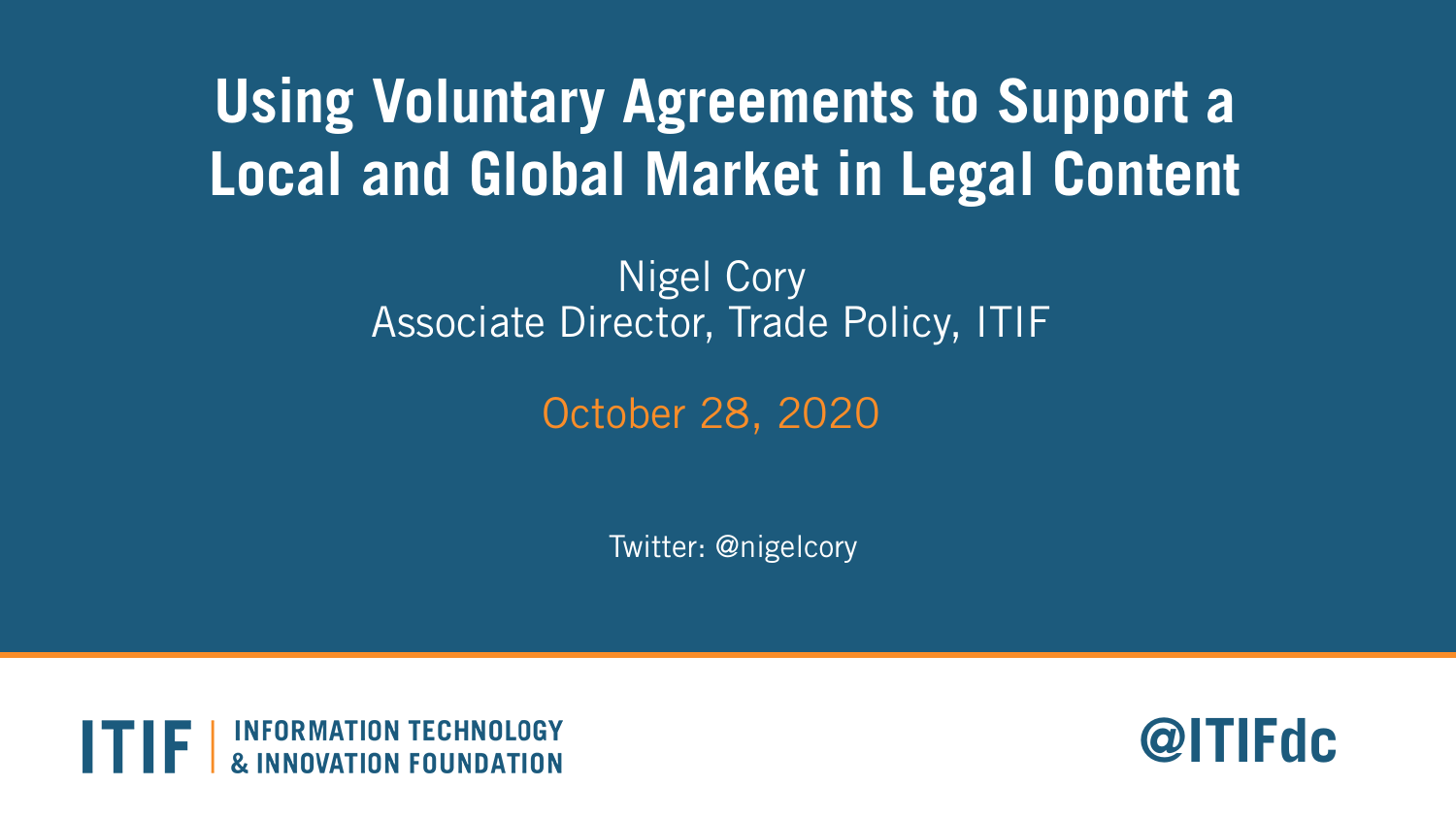# **About ITIF**

- The world's leading science and technology policy think tank.
- Focuses on a host of issues at the intersection of technology innovation and public policy across several sectors:
	- Innovation and competitiveness
	- IT and data
	- Telecommunications
	- Trade and globalization
	- Life sciences, agricultural biotech, and energy



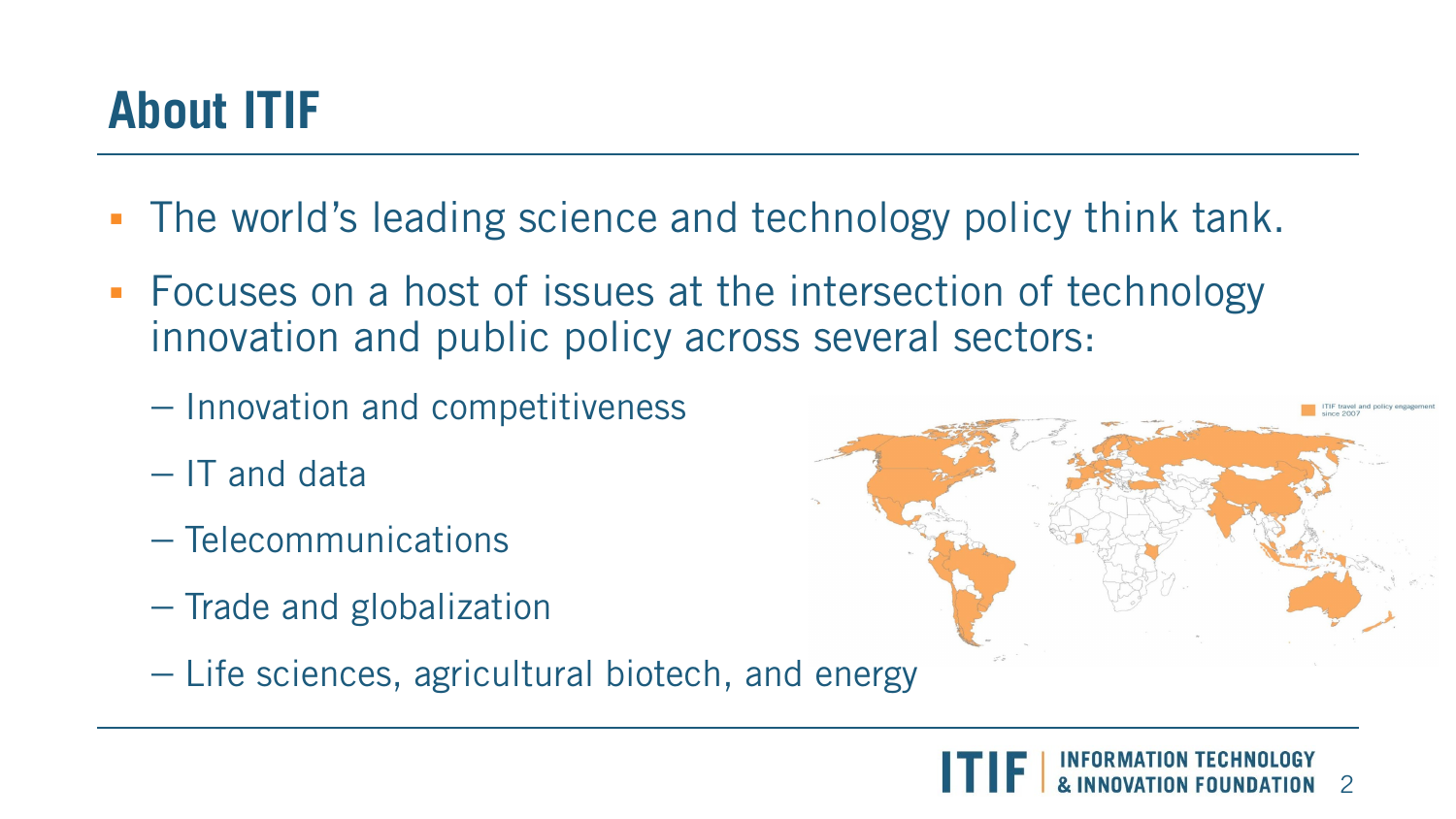## **Report: Voluntary Agreements and Digital Piracy**

## Available in both Spanish and English at www.itif.org.

### ¿Cómo ayudan los acuerdos voluntarios entre las principales partes interesadas a combatir la piratería digital?

#### NIGEL CORY | FEBRERO 2020

La colaboración entre los distintos sectores de la economía digital puede desestabilizar la parte de la ecuación correspondiente al suministro de piratería digital, para que así el funcionamiento de los operadores ilícitos resulte más difícil y costoso.

#### **CONCLUSIONES CLAVE**

- \* No existe una única y sencilla solución para combatir la piratería digital. Ahora bien, los acuerdos voluntarios entre los titulares de los derechos de autor y los medios de pago, las redes publicitarias, los registradores de nombres de dominio y los buscadores, entre otros, pueden y deben jugar un papel clave.
- " Estos acuerdos voluntarios tienen como objetivo combatir los principales servicios y procesos de facilitación que permiten que las páginas web piratas se beneficien económicamente, ya que facilitan el acceso a contenidos ilegales como si se tratase de empresas legítimas, algo que sin duda no son.
- Los acuerdos voluntarios enfocados a la piratería digital son cada vez más habituales en todo el mundo. Difieren según el país y el problema a tratar, pero distintas pruebas empíricas nos muestran que pueden influir en los hábitos de consumo de forma significativa, reducir la piratería y aumentar las ventas legales.
- \* Los Estados Unidos y Europa, entre otros, deberían apovar la investigación y las conversaciones sobre cómo los acuerdos voluntarios pueden ser un componente habitual del conjunto de instrumentos contra la piratería digital de cada país.
- \* Los gobiernos deberían incentivar de forma proactiva más acuerdos voluntarios en combinación con otras políticas contra la piratería, como parte de un debate revitalizado y pragmático en torno a las prácticas recomendables de apoyo a la PI (propiedad intelectual) en la economía digital global.

### **How Voluntary Agreements Among Key Stakeholders Help Combat Digital Piracy**

NIGEL CORY | FEBRUARY 2020

Working together, firms from different parts of the digital economy can disrupt the supply side of the digital piracy equation to make it harder and costlier for illicit operators to function.

#### **KEY TAKEAWAYS**

- There is no single, easy solution to the scourge of digital piracy. But voluntary agreements between copyright holders and payment processors, advertising networks, domain name registrars, search engines, and others can and should play a key role.
- These voluntary agreements target key facilitating services and processes that enable piracy sites to profit from facilitating access to illegal content as if they were legitimate businesses—which they most definitely are not.
- Digital-piracy-focused voluntary agreements are increasingly common around the world. They differ by country and issue, but empirical evidence shows they can meaningfully effect consumer behavior, reduce piracy, and increase legal sales.
- . The United States, Europe, and others should support further research and discussion of how voluntary agreements can be a standard part of every country's digital piracy toolkit.
- Governments should proactively encourage more voluntary agreements alongside other anti-piracy policies as part of a reinvigorated, pragmatic discussion about best practices to support IP in the global digital economy.

**TIF EXECUTED EXECUTED EXECUTED EXECUTED EDUAL**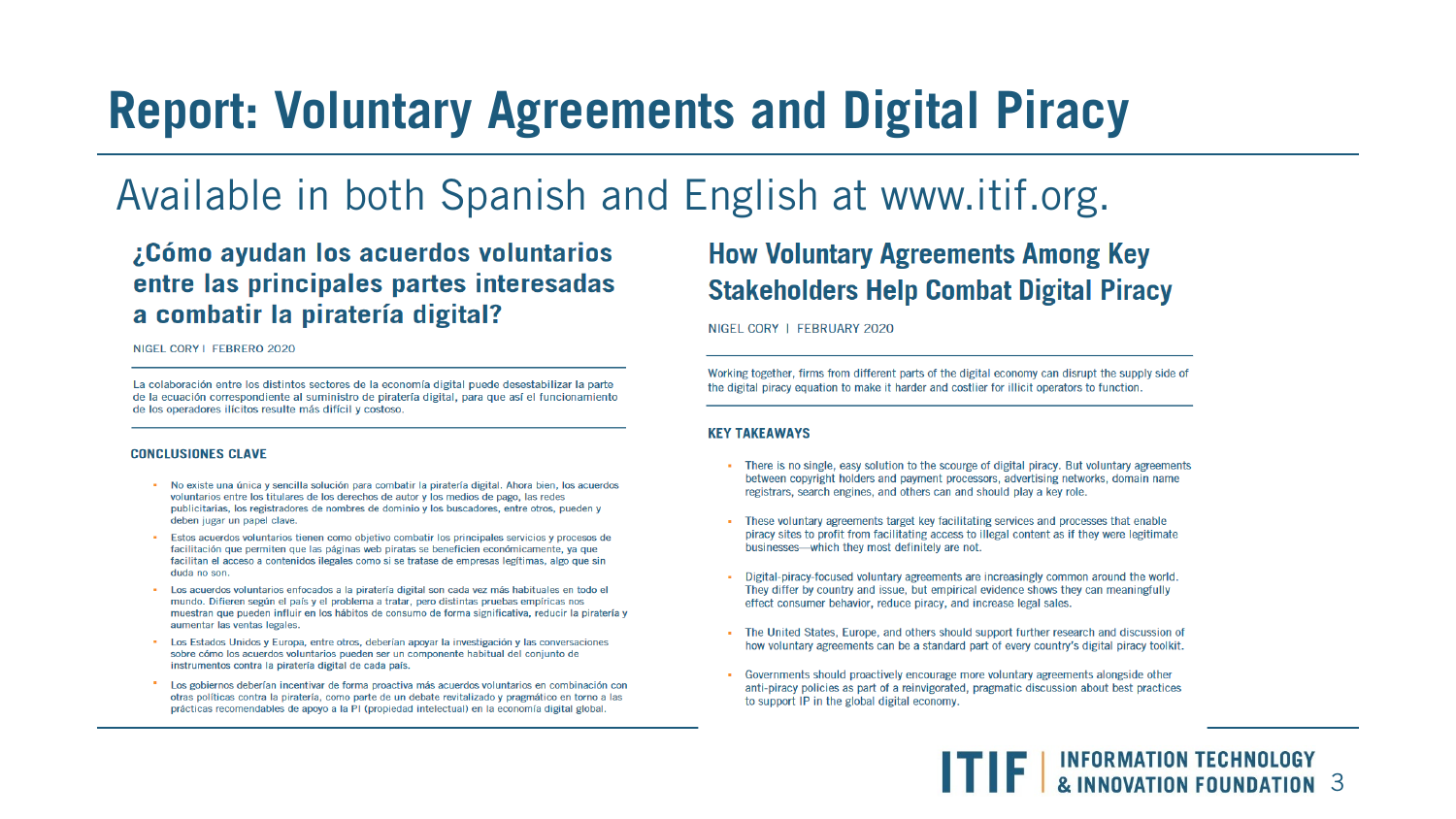# **Digital Piracy Ruins the Creativity of Legal Content**

## THE GOAL

- Support the creation and consumption of legal content—e-books, music, movies, TV shows, and video games—including by reducing access to illegal content.
- World Intellectual Property Organization (WIPO) on piracy and voluntary agreements:

"What is clear [in regard to digital piracy], however, is that the impact of illegal downloading is significant and negative…By dint of technology, we already have a seamless global digital marketplace, but it is an illegal one.

"The project [on infringing websites] responds to increased interest among policymakers in methods of building respect for intellectual property which rely on voluntary cooperation, rather than on judicial or other compulsory measures."

**INNOVATION FOUNDATION 4**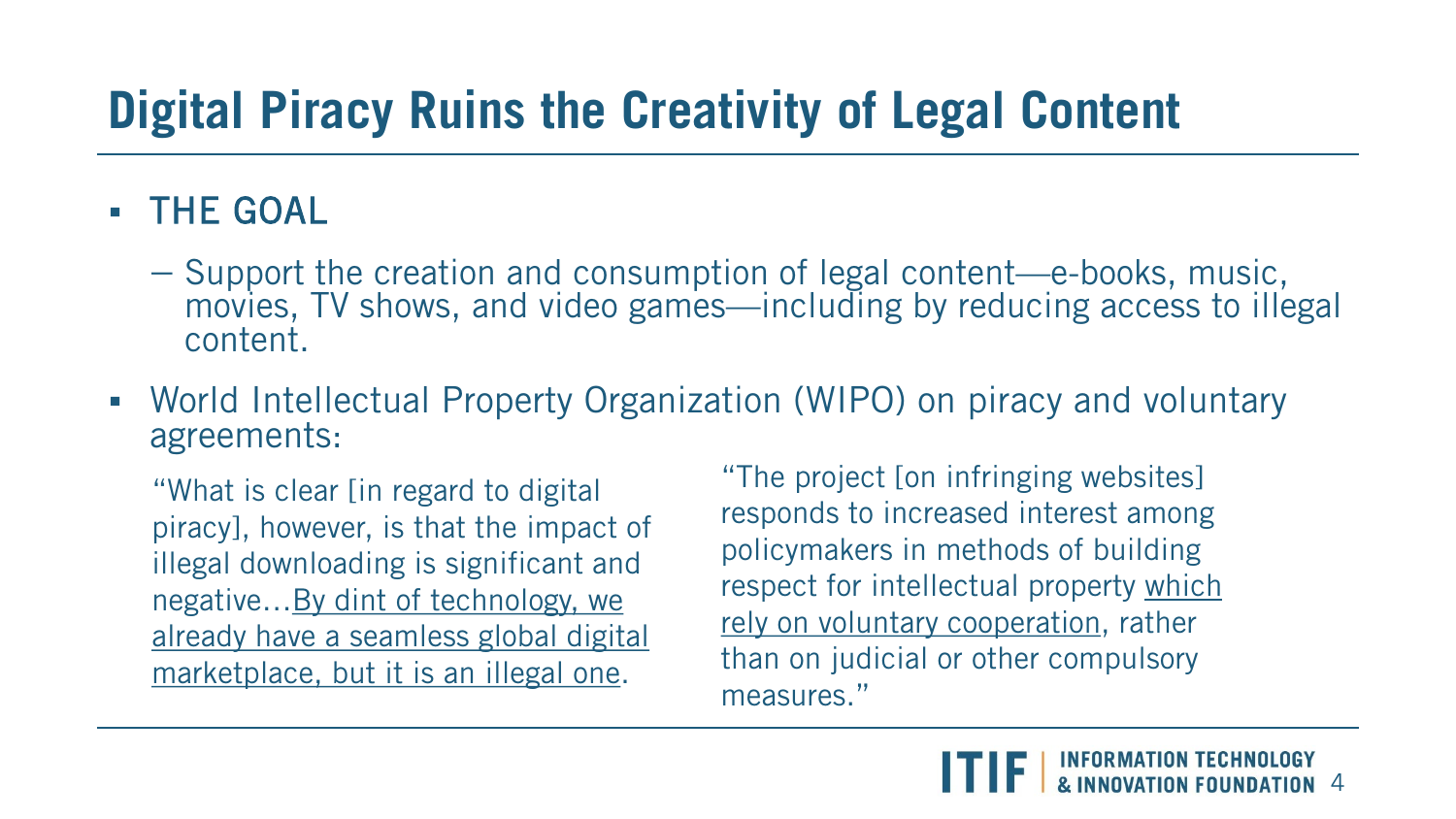## **Voluntary Agreements: One Anti-Piracy Tools**

- Digital piracy: no single solution and player. Involves many tools and stakeholders.
- Benefits of voluntary agreements:
	- Case for stakeholders to demonstrate their shared commitment to a digital economy based on legal content—not illegal content.
	- Agreements are flexible and adaptable.

Technology, business models, and nature of piracy changes.

– Agreements can be quicker (as compared to legislation).

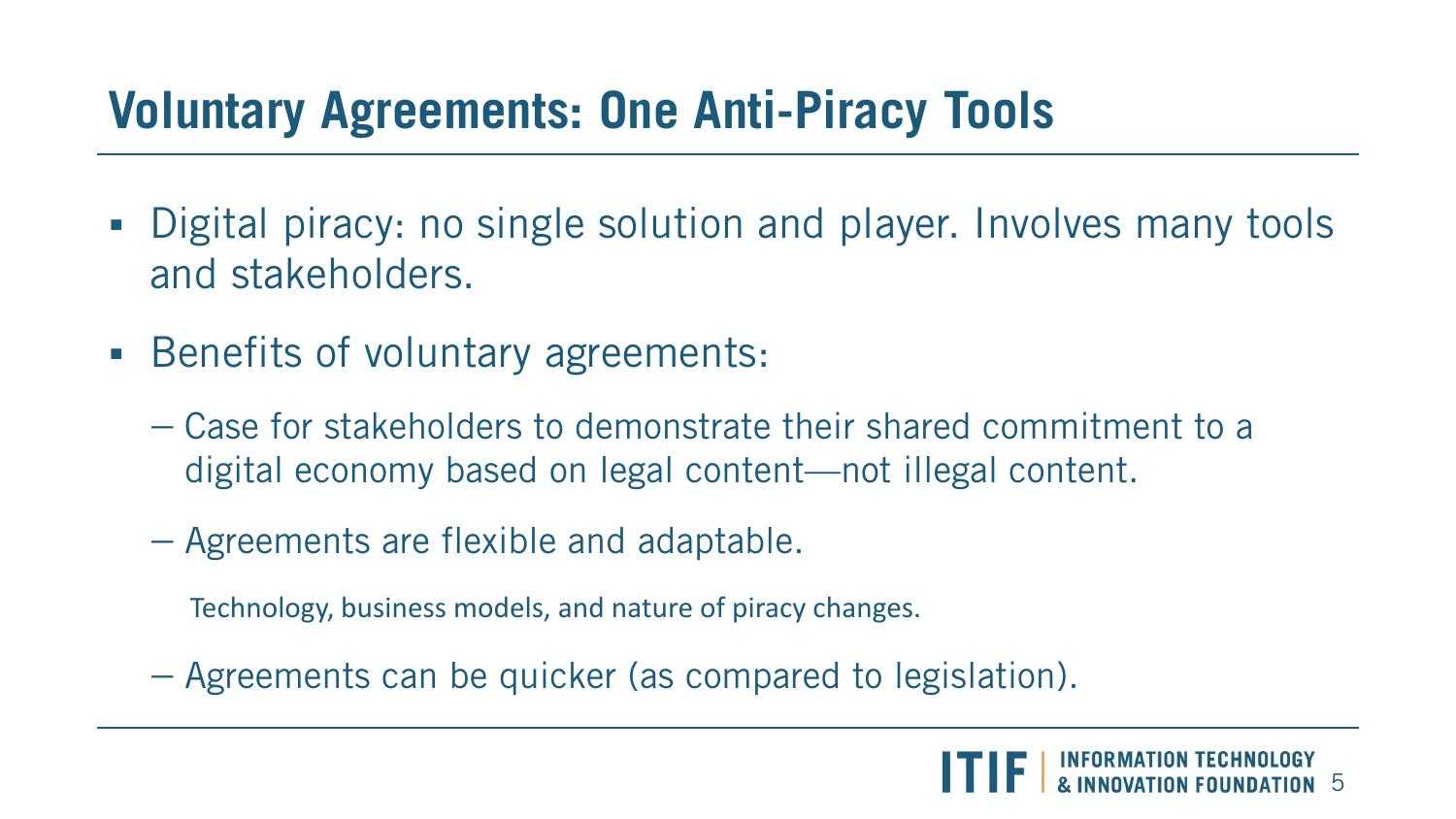## **Voluntary Agreements: The United States**

- Domain Name Registries: E.g. MPA and Donuts
	- "Trusted Notifier" program for new domains like .movie, .company, .theatre and hundreds of others.
	- Ensures domains are legitimate and law-abiding contributors to digital economy.
- **Advertising** 
	- "Trustworthy Accountability Group" (in both US and EU).
	- Cuts off fraudulent traffic, malware, and ads on piracy websites.



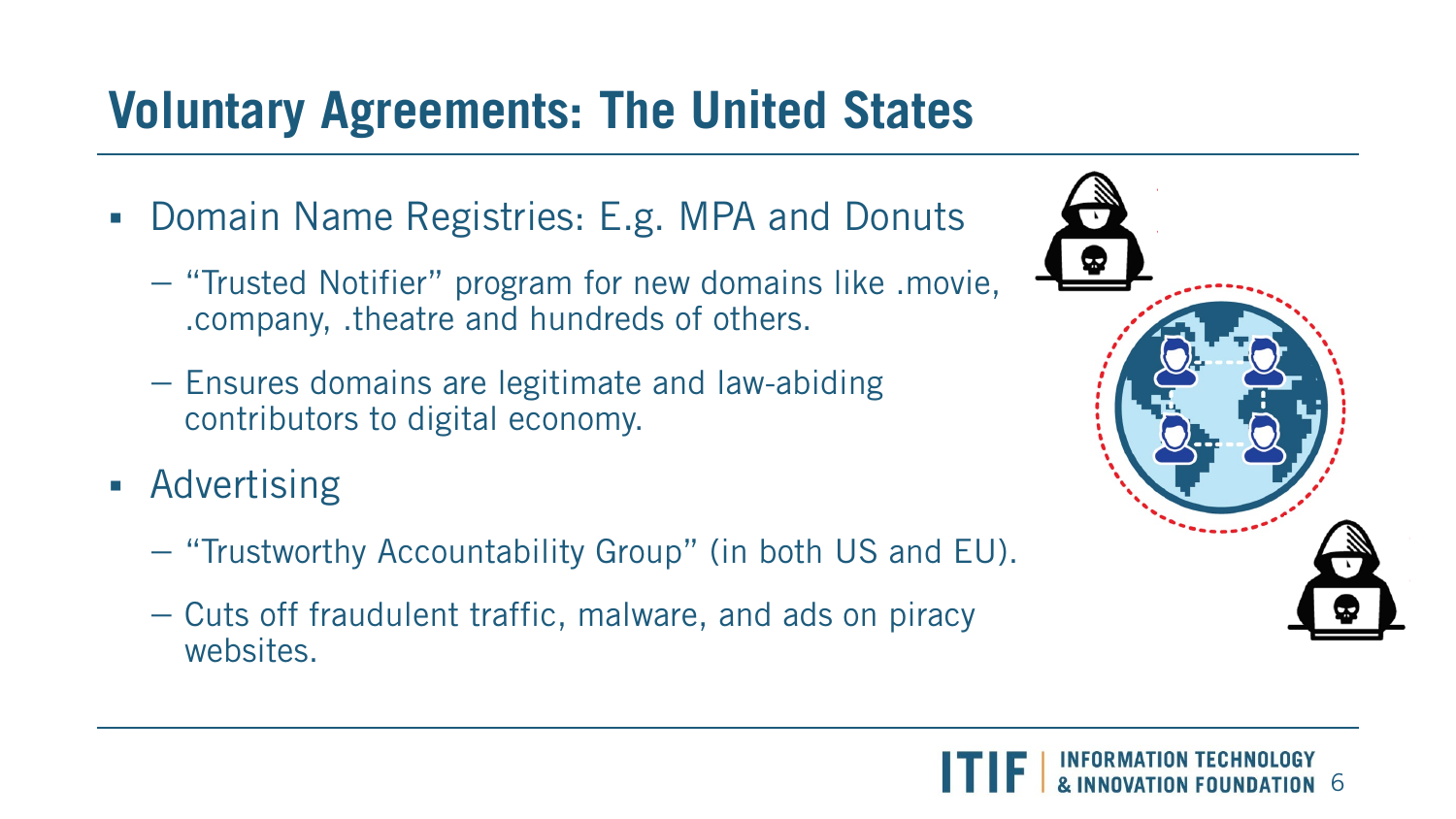## **Infringing Website Lists (IWLs): Cut Off Piracy Profits**

- **IWLs help reputable brands/advertising agencies** avoid placing ads on piracy sites. No  $ads = no$  easy profits.
	- UK Police: Single piracy site can make \$82,000/year.
- Using IWLs: The UK, Denmark, Indonesia, Malaysia, Hong Kong, Vietnam, and Taiwan.
- Getting global support: WIPO created central database IWLs.



7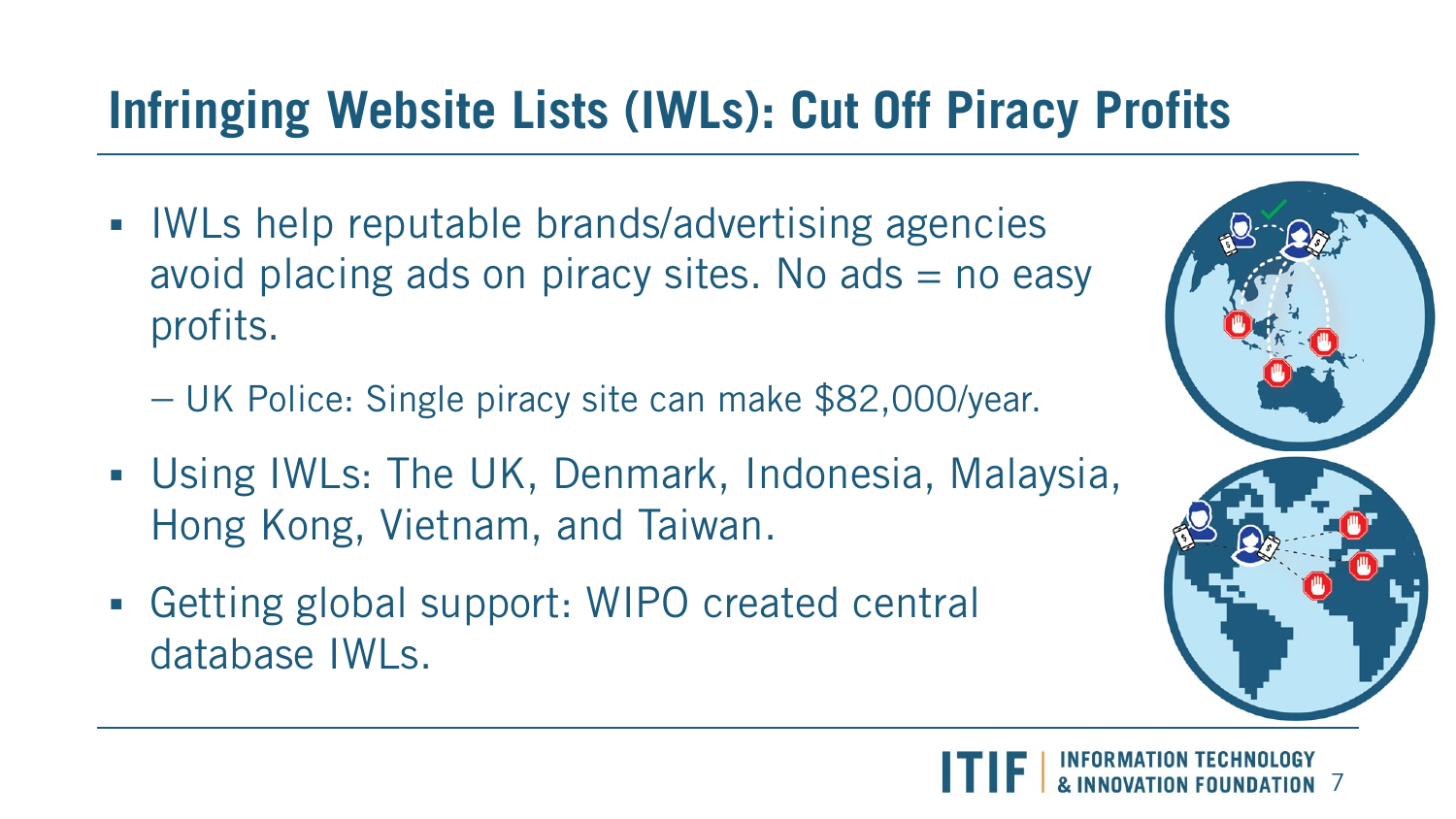## **Search Engines and De-Indexing Piracy Sites**

- **Piracy sites often feature** among top search results.
- Australia and United Kingdom use voluntary agreements to remove or demote piracy sites in search results.

#### pirated ebooks sites torrent  $\times$  $Q$  All  $\mathbf{E}$  News  $\Box$  Videos  $\Box$  Images  $\oslash$  Shopping  $:$  More Settings Remove or demote from About 578,000 results (0.44 seconds) the 1st page to the last! best-torrent-sites-for-books 5 Best Torrent Sites for Books + Audiobooks in 2020 (Updated) When starting to look for ebooks different sites have different pros and cons. ... If you are

looking to learn more about the best torrent sites, in general, make sure ... 14 I became a hardened internet criminal pirating movies just because I could.

20-best-torrent-sites-for-ebooks-20... ▼

#### **Best Torrent Sites for Ebooks - Epubor**

When it comes to eBook torrent downloading, is always on the forefront. There are around 16 million ...

List > Torrent +

Jul 13, 2020 - 1

### 10 Best Torrent Sites To Download E-Books & AudioBooks ...

Jul 26, 2020 - Here are the best torrent sites that provides pirated book, ebook, audiobooks torrents download for free.

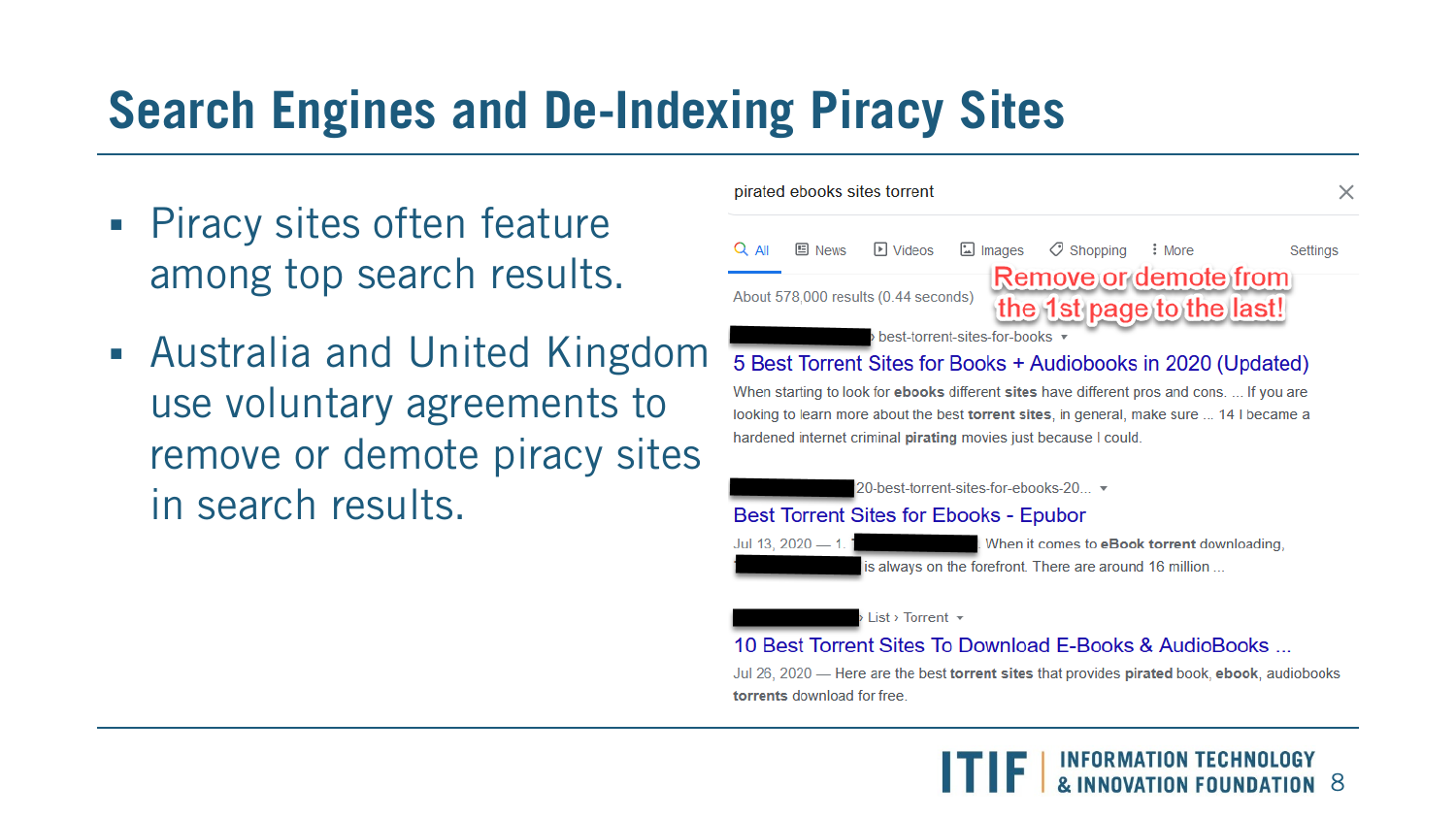## **Conclusion: Advice for Policymakers**

- No silver bullet: Supporting legal market for creative content, and reducing illegal content, will require multiple tools and stakeholders: govt, industry, creators, IT services etc.
- Spain: On the right track, more steps to take.
- Other countries: many examples to adopt and adapt to support legal content and fight digital piracy.